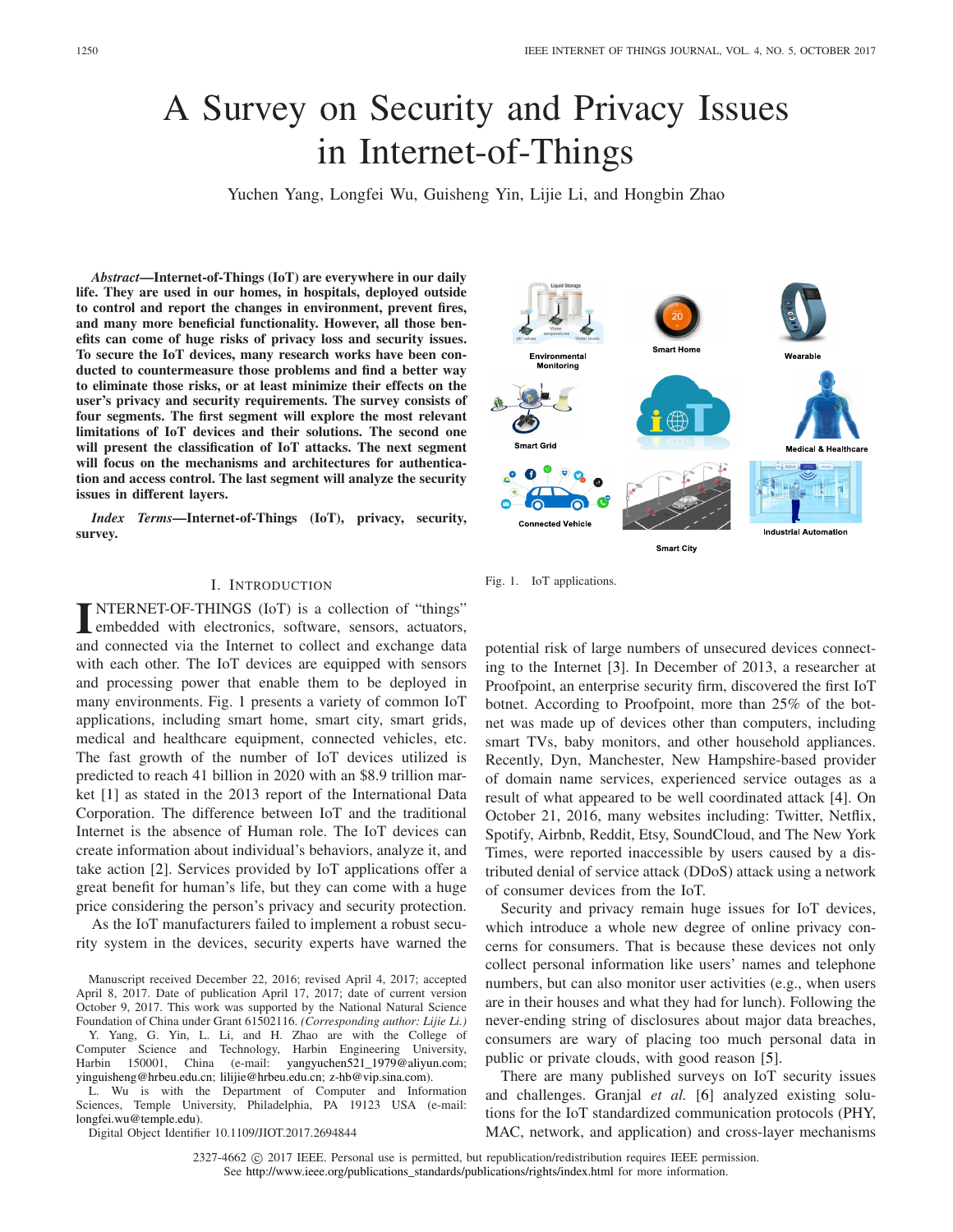whenever applicable. Sicari *et al.* [7] presented research challenges and the current solutions in the field of IoT security focusing on the main security issues which were identified in eight categories: 1) authentication; 2) access control; 3) confidentiality; 4) privacy; 5) trust; 6) secure middleware; 7) mobile security; and 8) policy enforcement. They raised some open issues, and suggesting some hints for future research. Roman *et al.* [8] focused on the analysis of the centralized and distributed approaches. They introduced an attacker model that was applied to both centralized and distributed IoT architectures, and studied the main challenges and promising solutions in the design and deployment of the security mechanisms.

In this survey paper, we explore the IoT security and privacy issues in four aspects. The first part presents the most relevant limitations of IoT devices and their solutions. The second part discusses the classification of existing IoT attacks. Then, we explore the IoT authentication and access control schemes and architectures proposed in recent literature. Finally, we analyze the security issues and mechanisms in the perception layer, network layer, transport layer, and application layer, respectively.

## II. IoT DEVICE LIMITATIONS

Why is it difficult to secure and apply security features to IoT as those used in traditional Internet? Trappe *et al.* [9] presented the issue of IoT constraints, and their effects on using current cryptographic tools as the ones utilized in traditional Internet. The two main limitations are the battery capacity and computing power.

#### *A. Battery Life Extension*

As some IoT devices are deployed in environments where charging is not available, they only have a limited energy to execute the designed functionality and heavy security instructions can drain the devices' resources. Three possible approaches can be used to mitigate this issue. The first is to use the minimum security requirements on the device, which is not recommended especially when dealing with sensitive data. The second approach is to increase the battery capacity. However, most IoT devices are designed to be lightweight and in small size. There is no extra room for a larger battery. The final approach is to harvest energy from natural resources (e.g., light, heat, vibration, and wind), but this type of approach would require an upgrade to the hardware and significantly increase the monetary cost.

## *B. Lightweight Computation*

The paper [9] mentioned that conventional cryptography cannot work on IoT systems, since the devices have limited memory space which cannot handle the computing and storage requirements of advanced cryptography algorithms. To support security mechanisms for the constrained devices, the authors suggested reusing existing functions. An example is to use physical layer authentication by applying signal processing at the receiver side to verify whether a transmission came from the expected transmitter in the expected location. Alternatively, a specific analog characteristics of a transmitter can be used to effectively encode analog information. These analog nuances cannot be predicted or controlled in manufacturing, and can serve as a unique key. This way of authentication has little or no energy overhead because it takes advantage of radio signals.

Shafagh *et al.* [10] proposed an encrypted query processing algorithm for IoT. The approach allows to securely store encrypted IoT information on the cloud, and supports efficient database query processing over encrypted data. Specifically, they utilize alternative lightweight cryptographic algorithms that replace additive homomorphic encryption and order-preserving encryption with Elliptic Curve ElGamal and mutable order preserving encoding algorithms, where they made some changes to suit the computation limitations of IoT devices. The system scheme replaces the Web application communication with an end-to-end (E2E) system that stores encrypted data from personal devices on cloud database, and data encryption/decryption is performed at the client-side. The keying material will only reside in the personal device, and the need of a trusted proxy which has access to all the secret keys is eliminated. The system architecture includes three main parties: 1) IoT devices; 2) users; and 3) the cloud. The application data can be stored in the cloud by directly uploading it by the smart device or via a gateway like a wearable device. The paper addressed only some encryption schemes that support the most used queries in IoT data processing. However, the design can be extended to cover more schemes. The experiment results showed an improvement in the time performance compared to existing schemes.

Kotamsetty and Govindarasu [11] proposed an approach to reduce latency for IoT when performing query processing over encrypted data by applying latency hiding technique, which consists of breaking down the query results of large size into small sized data sets. This allows computational work to be performed on a set of data while fetching the remaining encrypted information. To decide the appropriate data size to be requested in each iteration in order to minimize the latency, the study proposed an algorithm that starts with an initial data size and adoptively adjust the size to minimize the gap between computation and communication latencies in each iteration. The algorithm has two variants: the first starts with a size that is a fraction of the large query size. In the second variant, the starting size is fixed. The experiment results demonstrated that the proposed approach outperforms existing solutions in terms of latency for queries with larger data size.

Salami *et al.* [12] proposed a lightweight encryption scheme for smart homes based on stateful identity-based encryption (IBE), in which the public keys are merely identity strings without the need for a digital certificate. This method is known as Phong, Matsuka, and Ogata's stateful IBE scheme. It is the combination of IBE and stateful Diffie-Hellman encryption scheme. To add more efficiency to the proposed scheme and reduce the communication cost, the research study divides the encryption process into key encryption and data encryption, with the focus on the second one, because the size of ciphertexts produced by key encryption is larger than the one resulted from the data encryption. This division led to two-sub algorithms: 1) KEYEncrypt and 2) DATAEncrypt. The first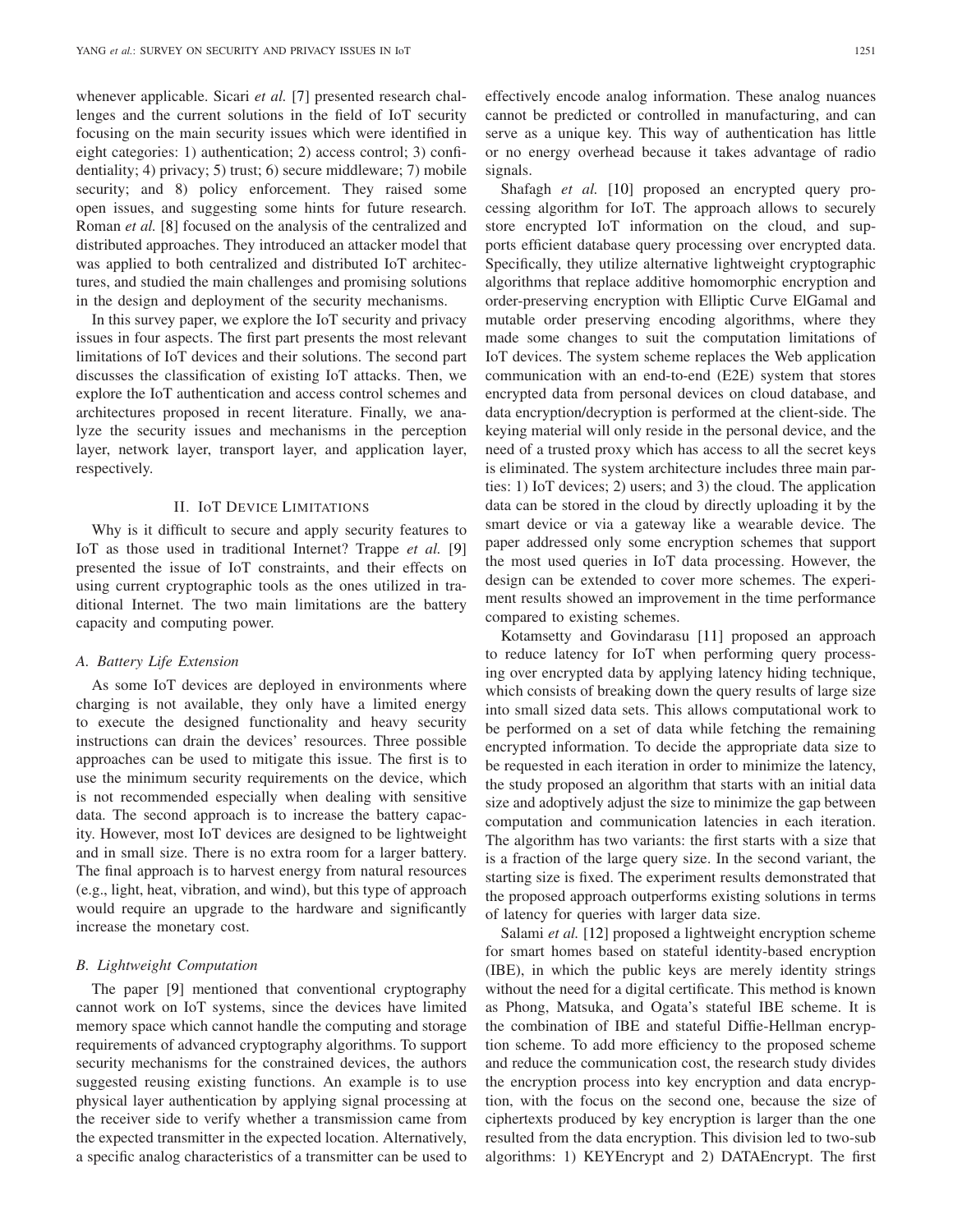#### III. CLASSIFICATIONS ON IoT ATTACKS

Previous survey works have conducted comprehensive studies on IoT security. They have provided insightful classifications of IoT attacks and solutions.

Andrea *et al.* [13] come up with a new classification of IoT devices attacks presented in four distinct types: 1) physical; 2) network; 3) software; and 4) encryption attacks. Each one covers a layer of the IoT structure (physical, network, and application), in addition to the IoT protocols for data encryption. The physical attack is performed when the attacker is in a close distance of the device. The network attacks consist of manipulating the IoT network system to cause damage. The software attacks happen when the IoT applications present some security vulnerabilities that allow the attacker to seize the opportunity and harm the system. Encryption attacks consist of breaking the system encryption. This kind of attacks can be done by side channel, cryptanalysis, and man-in-themiddle attacks. They also presented a multilayered security approaches to address the IoT structure layers and encryption system vulnerabilities and security issues. Based on the study, to countermeasure the security problems at the physical layer, the device has to use secure booting by applying a cryptographic hash algorithms and digital signature to verify its authentication and the integrity of the software. Also, a new device must authenticate itself to the network before any transmission or reception of data. In addition to that, a device should carry an error detection system, and all of its information has to be encrypted to maintain data integrity and confidentiality. At the network layer, authentication mechanisms and point-to-point encryption can be used to ensure data privacy and rooting security. The application layer can also provide security by means of authentication, encryption, and integrity verification, which allows only the authorized users to access data through control lists and firewalls, in addition to the use of anti-virus software.

Ronen and Shamir [14] introduced a new taxonomy classification for IoT attacks based on how the attacker features deviates from the legitimate IoT devices. The categories are presented in: ignoring, reducing, misusing, and extending the system functionality. The study focused on the functionality extension attacks on smart lights. The paper presented two attacks: the first one consisted of creating a covert channel to capture confidential information from an organization building that implemented smart lights which are connected to the internal sensitive network. The work is done by using an optical receiver that could read the data from a distance of over 100 m by measuring the exact duration and frequency of the small changes in the lights intensity. The second attack showed that an attacker can use those lights to create strobes in the sensitive light frequencies, which can lead to a risk of epileptic seizures. The experiments showed that it is necessary to focus on security issues during the different phases of designing, implementing and integrating of the IoT devices.

# IV. IoT AUTHENTICATION AND ACCESS CONTROL

# *A. IoT Authentication Scheme*

Salman *et al.* [15] proposed a new IoT heterogeneous identity-based authentication scheme by applying the concept of software defined networking (SDN) on IoT devices. SDN can be deployed using fog-distributed nodes. Each set of devices is communicating with a gateway that can support authentication for the things. These gateways are also connected to a central controller which has access to the central data. The authentication process has to go through the gateway and then the controller in order to give access to the things. The message flow between the three levels: 1) things; 2) gateway; and 3) the controller, happens in three phases. The first phase consists of obtaining an authentication certificate for the gateway from a controller. Phase two consists of things registration to the gateway. The final phase is the authentication request which is sent from the IoT device to the gateway. The experimental evaluation shows that the proposed scheme is immune to masquerade attack, man-in-the-middle attack, and replay attack.

Porambage *et al.* [16] proposed and designed a pervasive authentication protocol and a key establishment scheme for the resource constrained wireless sensor networks (WSNs) in distributed IoT application, called PAuthKey. The proposed PAuthKey protocol comprises two phases: 1) registration phase for obtaining cryptographic credentials to the edge devices and end users and 2) authentication phase for authentication and key establishment in mutual communication. With PAuthKey protocol, end-users can authenticate themselves to the sensor nodes directly and acquire sensed data and services. The protocol supports the distributed IoT applications, since the certificates are lightweight and can be handled by the high resource constrained devices, irrespective of their originality.

Ho *et al.* [17] studied the security vulnerabilities of smart locks by observing five types of locks: 1) August; 2) Danalock; 3) Kevo; 4) Okidokeys; and 5) Lockitron. The paper focused on the consequence of the door's automatic unlocking system. Some locks have the capability to unlock the door if the owner is located in a certain distance from the door. This feature allows to open the door even if the owner does not have the intent for the action to occur, especially, when the person is inside the home. This can create an insecure feeling for the resident and allows the attacker to seize the opportunity and enter the home when the owner is around without his/her permission. To countermeasure this vulnerability, the study proposed a touch-based intent communication solution that prevents locks to unlock the door without the owner intent to do it. In this solution, the authorized user has to wear a special wearable device that communicate with the lock via an ear bone conduction microphone. A hand-held vibrator is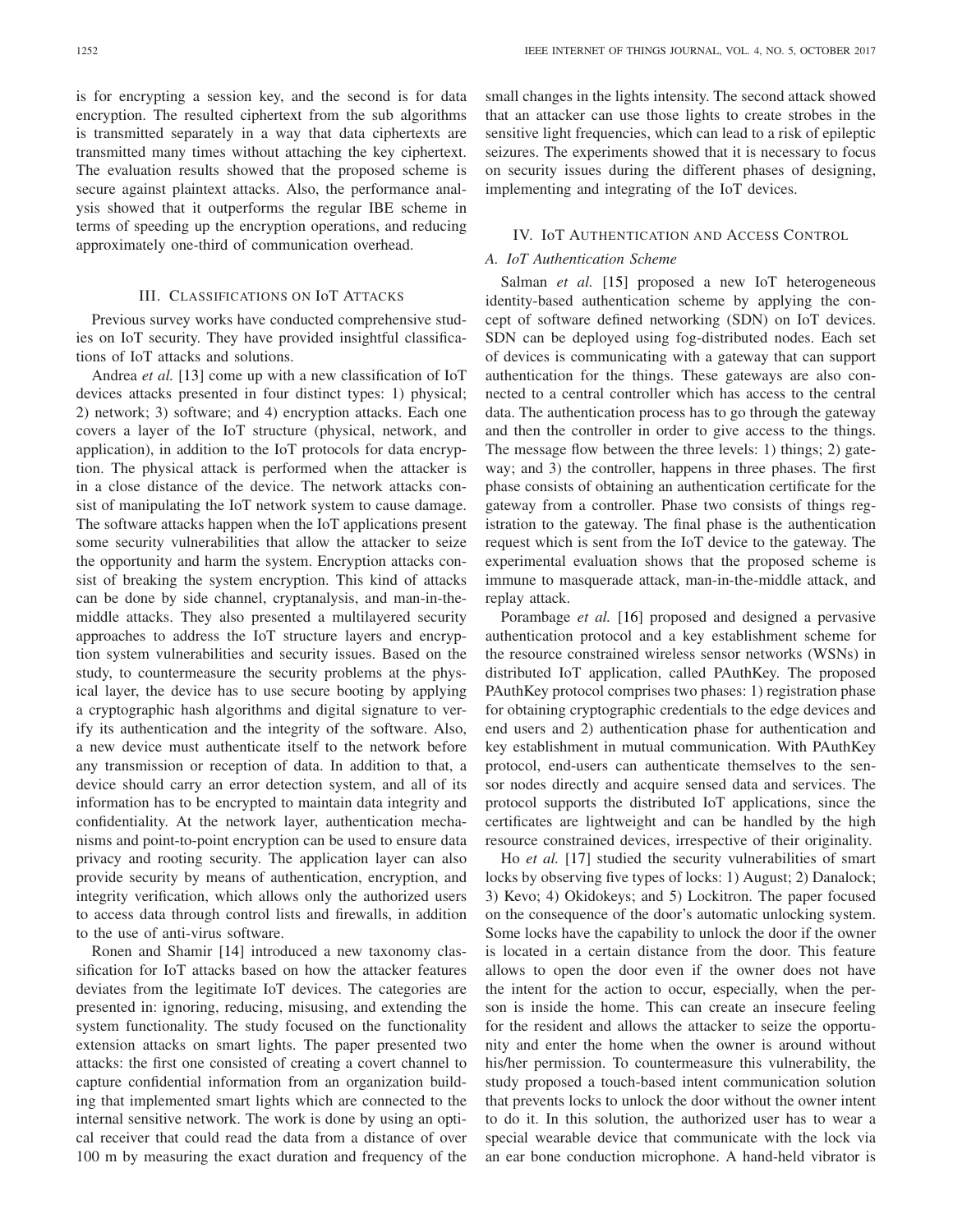used to transmit the intent signal. The wearable device will detect the vibration and send an unlock command. The results showed that the system unlocks only when it detects the person's action, and it did not react to the vibration caused by any of daily activities such as computer tone and phone vibration; however, the solution presented some limitations like the addition of hardware to the smart lock, and the wearable device to be able to transmit the vibrations. Also, the vibration sensor may not detect the intent action if the wearable device is loosen, or the user is touching the door with the hand which is not wearing the device.

Sharaf-Dabbagh and Saad [18] proposed a new approach for authentication process using the device's unique fingerprint. According to the study, each device has a unique fingerprint which consists of multiple features such as location, physical state of object, or transmitter state. A group of IoT objects may have different types of fingerprinting features. For that reason, conventional device fingerprinting techniques cannot be used for the IoT object's authentication. The paper proposed the use of transfer learning, to authenticate devices that have different feature spaces. To apply the new idea, the research study followed two-fold approach. First, it verifies if the message is sent by a single object. Then, it validates the legitimacy of the sending device. To realize the first phase, the paper adopted the infinite Gaussian mixture mode (IGMM) as a generative model assuming that the fingerprints for each object follow a multivariate Gaussian distribution. The second phase was done by comparing the clustering results from the IGMM with the expected cluster shape for the device. This was done by applying Bhattacharyya distance. However, the environment can cause changes in some devices' fingerprint features. To solve this issue, the study applied transfer learning techniques to differentiate between normal changes due to the environment effects, from the malicious changes produced by attackers. This is done under two assumptions. The first is that the changes can affect more than an object at the same time, and the second is that an attacker cannot target all objects affected by the environment. The test results of the proposed authentication approach showed an increase in the authentication performance compared to conventional authentication techniques.

Zhang and Green [19] proposed an algorithm to defend against DDoS attacks by considering a network composed of four groups of nodes: 1) working node; 2) monitoring node; 3) legitimate user node; and 4) the attacker node. The algorithm proposed consists of addressing each node's DDoS security issues in the network. The working nodes are considered as the devices that collect information and execute simple tasks. They have memory computation, storage, and energy limitations. To countermeasure the DDoS attack, the working node has to differentiate between malicious requests and legitimate ones. A sender that sends the same content messages will be flagged and saved in a list of served requests to check for further attacker requests. The list has to be of small size due to the devices' space constraint. A legitimate user node has to send request with lower frequency and reasonable content. A monitoring node is included in the scheme for future work implementation. The node will be responsible for storing the old records of attackers in order to prevent the working nodes from serving the malicious attacks. In the proposed algorithm, an attacker's request has only one chance to be served. After the second attempt, the attacker is put in the attacking list, and its packets will be dropped. The study simulation results showed that the algorithm is effective for detecting and preventing DDoS.

Bouij-Pasquier *et al.* [20] proposed an authorization access control model called SmartOrBAC that extends the organization-based access control (OrBAC) model to fit the IoT network requirements by including collaboration-related and context aware concepts, and dividing the IoT network structure into four abstraction layers: 1) constrained; 2) less constrained; 3) organization layer; and 4) collaboration layer across domain access control, with a central authorization engine for each separate group of components within a specific layer. The constrained layer, as its name says, contains devices with constrained capabilities. A less constrained device is associated to a group of the first layer components to take in charge the intensive computation tasks within the same security domain. This central element of the less constrained layer is referred as client authorization engine, on the client side, and resource authorization engine, on the source side. The organization layer specifies the security access policies for each group of the client and the resource organization. It also structures them into different security domains. The fourth layer comes to enhance the OrBAC access model with the addition of collaboration related concepts. This added layer is responsible for establishing agreements and rules cross the domain access control. The evaluation of the presented model showed that it is less complex that the capabilities-based models. It also ameliorates the security policy management cost, and reduces the risks of errors.

## *B. I*o*T Authentication Architecture*

Dos Santos *et al.* [21] proposed an architecture for secure communication between constrained IoT devices using Datagram Transport Layer Security (DTLS) based on certificates with mutual authentication. The communication is done by introducing a new device called IoT security provider (IoTSSP), which is responsible for managing and analyzing the devices' certificates along with authentication and session establishment between the devices. The infrastructure could be composed by one or more IoTSSPs. Each one is responsible for a set of constrained devices. Optional handshaking delegation, and transfer of session are the two new main mechanisms that are introduced in the study. The first mechanism consists of delegating the handshaking process to the IoTSSP upon the reception of a client request for authentication to communicate with a constrained device. The handshaking execution module in IPv6 over low power wireless personal area networks border router redirect the message to the IoTSSP, which replies to the Internet device to verify its request. It then communicates the message to the constrained device and check for its availability. This process also prevents DoS attacks. After the authentication process is finished, the second mechanism will take place by using a DTLS extension called session transfer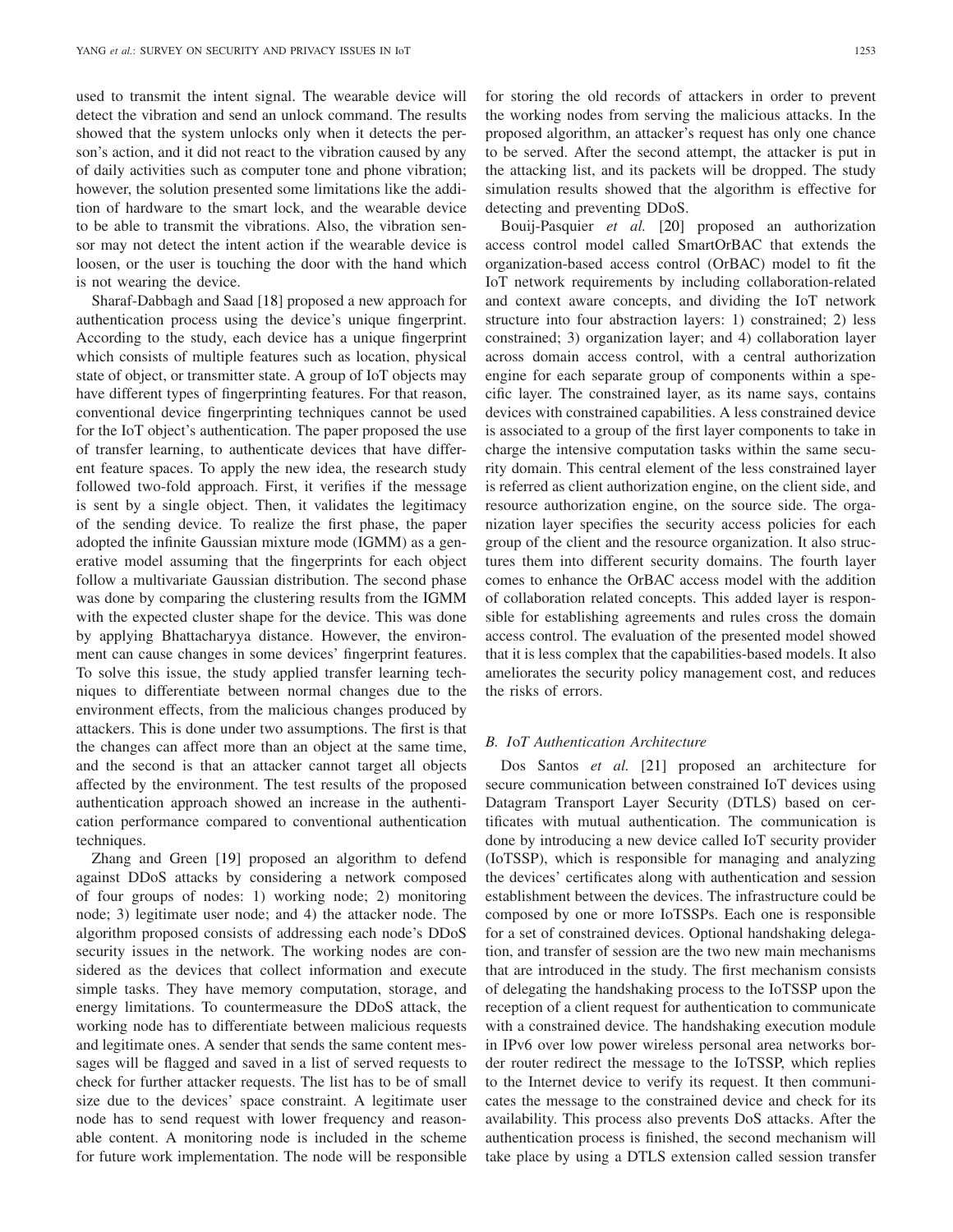ticket that transfer a secure communication session to the constrained device, which will receive all the parameters of the active session defined in the IoTSSP.

The proposed solution in [22] is based on a lightweight key agreement protocol, the IBE, and pseudonym-based encryption to ensure anonymity, data secrecy, and trust between IoT or WSN nodes in the network. Their architecture consists of a base station (BS), a sink node (SN), and a set of nodes (N). The BS contains the PKG server where the nodes' IDs are stored. Their solution requires that all the messages to be transmitted to the SN which then send them to their final destination, and each transmission is acknowledged by an ACK message. The encrypted data will incur a message authentication code function before sending the message. Also, in order to obscure a sent message with an ACK message, the study proposed that both messages will have the same length. Another requirement is that a shared session key should be established between N node and SN, and between SN and BS. Each node N should use a virtual ID and apply PBC technique. Four phases need to be followed to establish the proposed system model. The first step is the network setup, which is also divided in three steps to setup the system's security parameters. These steps consists of configuring the PKG in the BS node, and the SN and N nodes parameters. The second phase highlights the mechanisms that ensures both SN and N nodes are legitimate devices in the network. The third and fourth phase is the establishment of session keys between N node and SN, and between SN and BS. The proposed solution was shown to be resistant to most known attacks in the WSN and IoT. The results also showed an improvement in security and privacy preservative performance.

Yoshigoe *et al.* [23] proposed a way to hide real network traffic with synthetic packet-injection framework, thus making traffic analysis difficult for hackers. The framework consists of a synthetic packet engine (SPE) that generates and inject additional packets to the network whenever needed. These false packets mimic the behavior of real actions, like opening a door, which is followed by the action of locking the door after a few seconds. The SPE can be incorporated with the use of a VPN, which can encrypt the data and hide the packets sequence number that can distinguish between real traffic and the injected ones. The SPE can also be integrated as a part of both the client and the server process. This combination can be applied to application that does require immediate response from the server, which is not supported when using the SPE with the VPN.

The object security approaches (i.e., placing security within the application payload) have also been considered as a viable option to provide fine grained access control with an assertionbased authorization framework. Seitz *et al.* [24] addressed the authorization and access control issues in the context of interconnected systems consisting of resource constrained devices not directly operated by humans. This requires the device to be able to handle connections from other entities, distinguish between requests from different entities, and enforce respective fine-grained authorization decisions. In the proposed authorization framework, the decisions are based on local data and device's local conditions, which adds significant flexibility to the access control models that can be supported.



Fig. 2. IoT layered analysis.

To address the limitations of existing connection-oriented security architecture in terms of the scale and resulting latency on small constrained IoT devices, Vučinić *et al.* [25] proposed an object-based security architecture (OSCAR) that leverages the security concepts both from content-centric and traditional connection-oriented approaches. They used the secure channels established by means of DTLS for key exchange, and provided a mechanism to protect from replay attacks by coupling with the constrained application protocol (CoAP) application protocol. OSCAR intrinsically supports caching and multicast, and does not affect the radio duty-cycling operation of constrained objects. The experimental evaluation shows that OSCAR can achive significant energy savings at constrained servers and reasonable delays.

Cirani *et al.* [26] proposed an architecture IoT-OAuth-based authorization service (OAS) targeting HTTP/CoAP services to provide an authorization framework, which can be integrated by invoking an external OAS. The IoT-OAS architecture is meant to be flexible, highly configurable, and easy to integrate with existing services. By delegating the authorization functionality, IoT-OAS achieves benefits including lower processing load with respect to solutions (where access control is implemented on the smart object), fine-grained (remote) customization of access policies, and higher scalability (without the need to operate directly on the device).

# V. IoT SECURITY AT DIFFERENT LAYERS

Applying existing Internet standards to smart devices can simplify the integration of the envisioned scenarios in the IoT contexts. However, the security mechanisms in conventional Internet protocols need to be modified or extended to support the IoT applications. In this section, we discuss the security problems and existing solutions in different layers of IoT systems (Fig. 2).

# *A. IoT Perception Layer Security*

IoT system is designed to collect and exchange data from the physical world. Hence, the perception layer contains various types of collecting and controlling modules, such as the temperature sensors, sound sensors, vibration sensors, pressure sensors, etc. The perception layer can be further divided into two parts: perception node (sensors or controllers, etc.), perception network that communicates with transportation network [27]. Perception node is used for data acquisition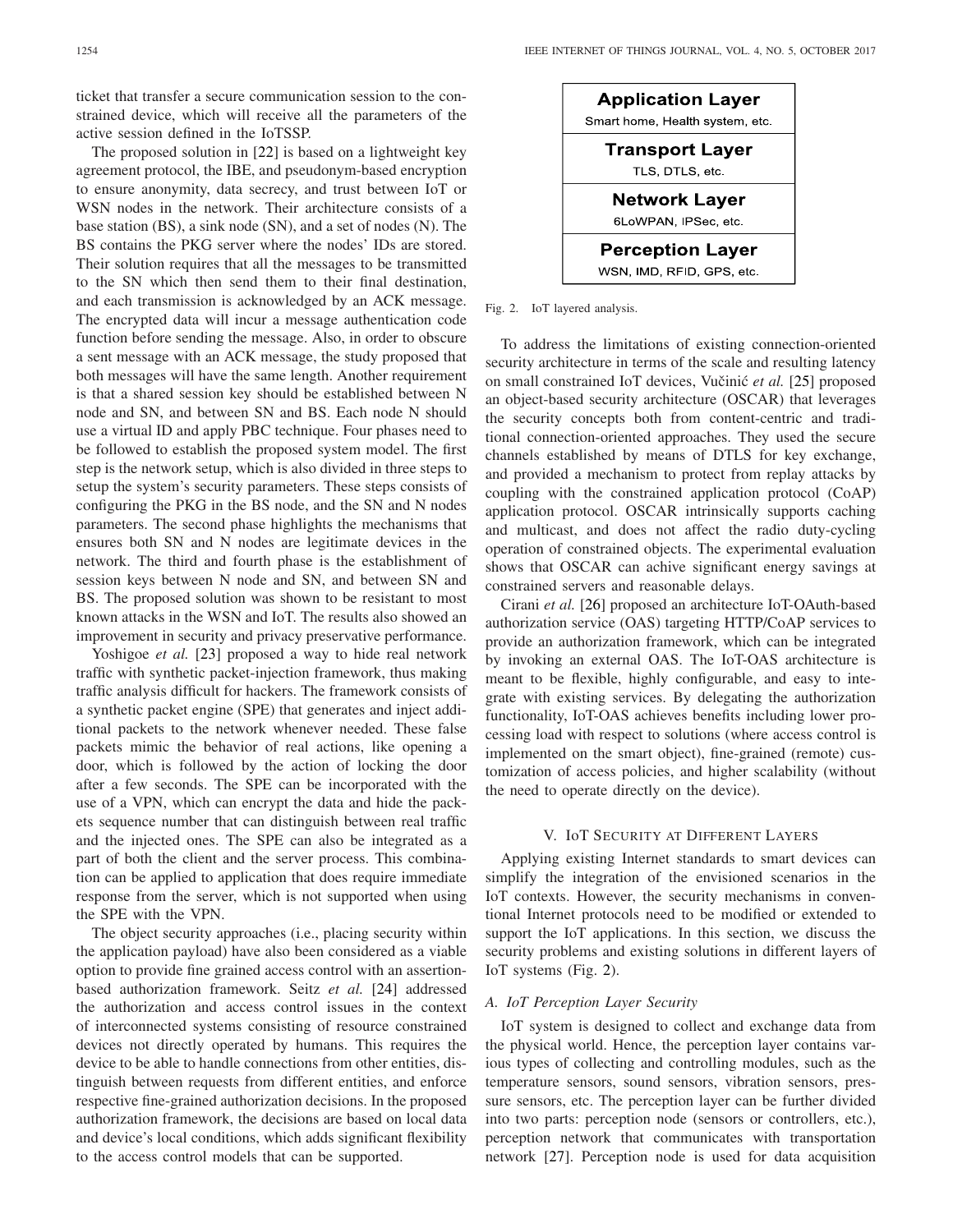and data control, perception network sends collected data to the gateway, or sends control instruction to the controller. Perception layer technologies include WSNs, implantable medical devices (IMDs), radio-frequency identification, global positioning system, etc.

One perception layer security issue is the detection of the abnormal sensor node. This could happen when the node is physically attacked (e.g., destroyed and disabled) or intruded/compromised by cyber attacks. These nodes are named as faulty nodes in general. In order to ensure the quality of service, it is necessary to be able to detect the faulty nodes and take actions to avoid further degradation of the service. Chen *et al.* [28] proposed and evaluated a localized fault detection algorithm to identify the faulty nodes in WSN. Da Silva *et al.* [29] proposed a decentralized intrusion detection system model for the WSN. Wang *et al.* [30] derived the intrusion detection probability in both homogeneous and heterogeneous WSN.

Another perception layer security concern is the cryptography algorithms and key management mechanism to be used. Public key algorithm has been considered convenient for node authentication. It has larger scalability and can better secure the entire network without complicated key management protocol [27]. According to Gaubatz *et al.* [31], three low-power public key encryption algorithms are the most promising candidates for WSNs: Rabin's scheme, NtruEncrypt, and elliptic curve cryptography. Key management includes secret key generation, distribution, storage, updating, and destruction. Existing key distribution scheme can be divided into four groups: 1) key broadcast distribution [32], [33]; 2) group key distribution [34], [35]; 3) master key predistribution; and 4) pairwise key distribution [36], [37].

Some IoT users have privacy concerns when submitting sensitive data to the collection server. It is very important to anonymize the data before submission so that the collector cannot trace back to the submitter. The anonymous data aggregation has been studied in many previous works [38]–[42]. A recent work by Yao *et al.* [43] proposed an efficient anonymous data reporting protocol for the participatory sensing in IoT applications. The protocol consists of a slot reservation stage and a message submission stage. In the slot reservation stage, a group of *N* users assign each other a message slot in a vector as the message submission schedule, each user's slot is oblivious to others and the aggregator. In the message submission stage, each user transmits an encoded data to the aggregator based on the slot information known only to herself, while the aggregator cannot link the received data to a specific user. With the proposed data reporting protocol, the link between the received data and the contributor is broken, so that user privacy is protected.

IMD is a new type of IoT device that is implanted within human body for diagnostic, monitoring, and therapeutic purposes. It is imperative to ensure the security of IMDs since even a small vulnerability can cause fatal threat to patient's life. However, in recent years, several attacks have been demonstrated to be able to successfully compromise a number of commercial IMD products.

Halperin *et al.* [44] presented the vulnerabilities of a commercial implantable cardioverter defibrillator (ICD). Equipped with an oscilloscope and a software radio, they managed to reverse-engineer the ICD's communications protocol and obtain the personal information of the patient and the ICD. Furthermore, they also launched active attacks to change the therapy settings and drain the battery more rapidly. Similarly, eavesdropping attacks and active attacks can also compromise commercial glucose monitoring and insulin delivery system [45]–[47]. After reverse-engineering the communication protocol and packet format, they were able to impersonate the doctor and alter the intended therapy by replaying and injecting messages with a software radio. A security professional Jack [48] has also revealed serious security flaws in IMDs, and demonstrated how an adversary can remotely take full control of insulin pump, pacemaker, and ICD. The IMD manufacturers should be responsible for the security incidents and vulnerabilities in their products. However, they tend to be unwilling to include strong security mechanisms into their products since these changes will result in an additional monetary cost and a reduction in service life.

In 2014, an independent security researcher Billy Rios discovered 100 vulnerabilities in the communications system of the PCA 3 Lifecare infusion pump, produced by the medical device company Hospira (HSP). These vulnerabilities allow a hacker to tap into the pumps and change the original amount of medication set to dispense. Rios notified HSP, but the company failed to respond to him. HSP stayed silent on the issue until another researcher Jeremy Richards publicly disclosed the threat in April 2015 [49]. Then, the U.S. Food and Drug Administration and the Department of Homeland Security's Industrial Control Systems Cyber Emergency Response Team sent out advisories notifying hospitals of the danger of HSP pumps, and encouraging the transition to alternative infusion systems [50].

Many research efforts have been focused on the access control for IMDs [51]–[57] and the mitigation of resource depletion attacks [58], [59].

## *B. IoT Network Layer Security*

For IoT devices in WSN context, it is desirable to extend IPv6 over low power wireless personal area networks (6LoWPAN) to enable IPSec communication with IPv6 nodes. This is beneficial because the existing end-points on the Internet do not need to be modified to communicate securely with the WSN, and the true E2E security is implemented without the need for a trustworthy gateway. Raza *et al.* [60] proposed an E2E secure communication between IP enabled sensor networks and the traditional Internet. Their extension of LoWPAN supports both IPSec's authentication header and encapsulation security payload (ESP), so that the communication endpoints are able to authenticate, encrypt and check the integrity of messages using standardized and established IPv6 mechanisms. They extended their previous work in [61]. They described ESP for 6LoWPAN/IPSec in detail, and compared the 6LoWPAN/IPSec solution with the commonly employed 802.15.4 link-layer security. A thorough testbed performance evaluation of the 6LoWPAN/IPSec solution and 802.15.4 security is built, which reuses the crypto hardware within existing IEEE 802.15.4 transceivers for 6LoWPAN/IPSec.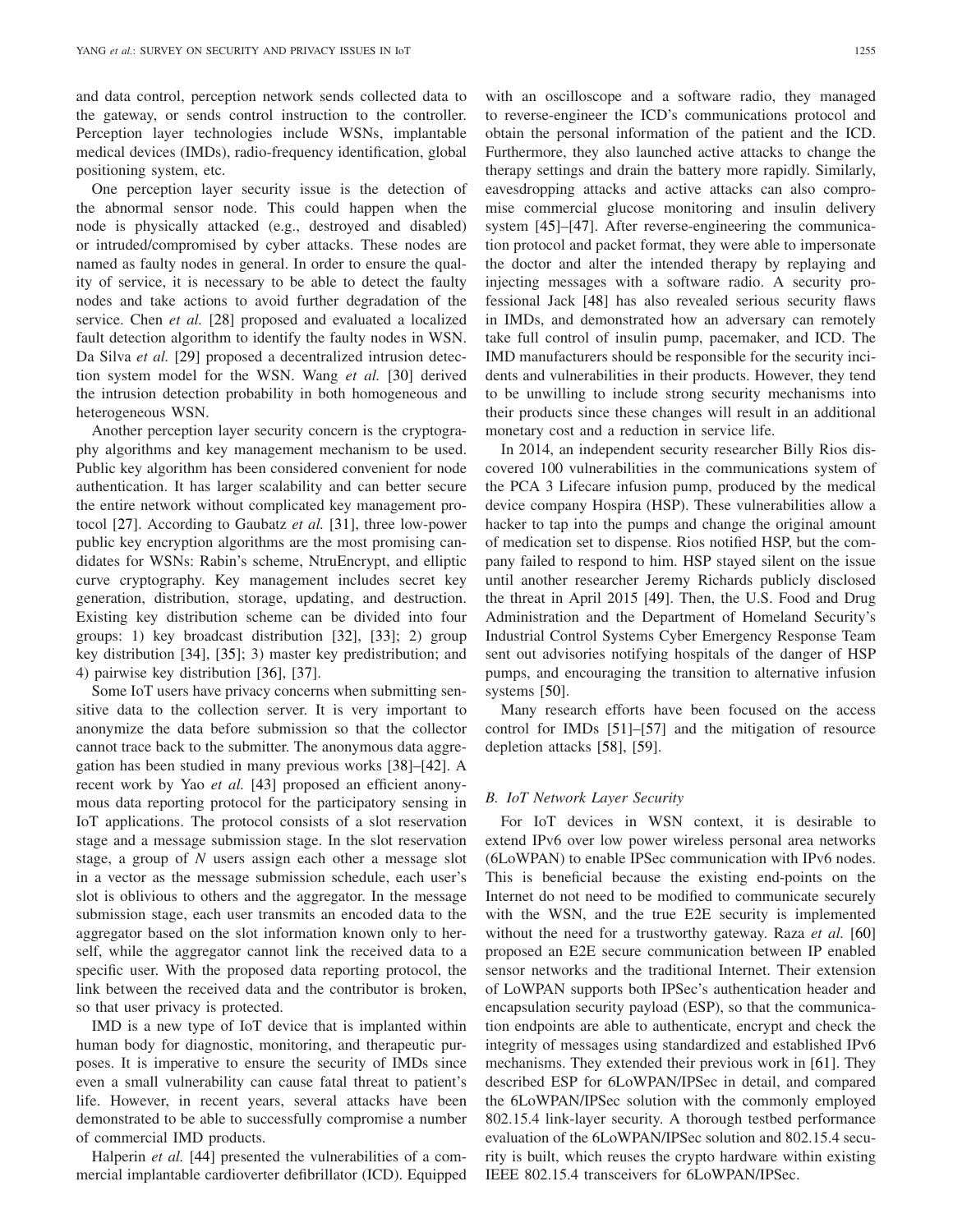Granjal *et al.* [6] proposed a new secure interconnection model and security mechanisms to enable the secure integration of IP enabled WSNs with the Internet, and allow for E2E security. Their model introduces 6LoWPAN security headers to enable E2E security between sensor nodes and hosts on the Internet, while also providing mechanisms to selectively control the energy expended with security operations on the WSN.

Jara *et al.* [62] provided an analysis of the requirements and desirable features for the mobility support in the IoT, and proposed an efficient solution for constrained environments based on Mobile IPv6 and IPSec. This paper has considered the suitability of Mobile IPv6 and IPSec for constrained devices, and analyzed, designed, developed, and evaluated a lightweight version of Mobile IPv6 and IPSec. The proposed solution of lightweight Mobile IPv6 with IPSec is aware of the requirements of the IoT and presents the best solution for dynamic ecosystems in terms of efficiency and security adapted to IoT-devices capabilities.

## *C. IoT Transport Layer Security*

Kothmayr *et al.* [63] presented the first fully implemented two-way authentication scheme for the IoT system, based on existing Internet standards, especially the DTLS protocol. The proposed security scheme is performed during a fully authenticated DTLS handshake and based on an exchange of X.509 certificates containing RSA keys. It can work over standard communication stacks that offer UDP/IPv6 networking for 6LoWPANs.

Raza *et al.* [64] proposed 6LoWPAN header compression for DTLS. They linked the compressed DTLS with the 6LoWPAN standard using standardized mechanisms. The proposed DTLS compression significantly reduces the number of additional security bits. For example, only for the DTLS Record header that is added in every DTLS packet, the number of additional security bits can be reduced by 62%. In their follow-up work [65], an integration of DTLS and CoAP is proposed for the IoT, named Lithe. They also proposed a novel DTLS header compression scheme that aims to significantly reduce the energy consumption by leveraging the 6LoWPAN standard. The proposed DTLS header compression scheme does not compromise the E2E security properties provided by DTLS, and can considerably reduce the number of transmitted bytes while maintaining DTLS standard compliance.

Brachmann *et al.* [66] pointed out that security protocols such as TLS or DTLS adopted on the Internet does not necessarily mean that the same security levels can be achieved in low-power and lossy network (LLN), which is still vulnerable to resource exhaustion, flooding, replay, and amplification attacks, since the 6LoWPAN border router typically does not perform any authentication. The authors presented two approaches to mitigate such attacks. The first is to map the TLS to DTLS protocol to ensure E2E security at the application layer. The second approach is to use DTLS-DTLS tunnel to protect the LLN.

Hummen *et al.* [67] investigated the use of certificates for peer authentication in the Web of things. Preliminary overhead estimations are conducted for the certificate-based DTLS handshake. The authors proposed three design ideas to reduce the overheads of the DTLS handshake, based on prevalidation, session resumption, and handshake delegation, respectively.

### *D. IoT Application Layer Security*

IoT has a wide variety of applications, including but not limited to smart home (e.g., learning thermostat, smart bulb), medical and healthcare (e.g., real-time health monitoring system), smart city (e.g., smart lighting, smart parking), energy management (e.g., smart grids, smart metering), environmental monitoring (e.g., climate monitoring, wildlife tracking), industrial Internet, and connected vehicle.

Most modern IoT devices contain configurable embedded computer systems. Some are even running complex software and resembling general-purpose computers, hence they face the same security risks as that of general-purpose computers. When connected to the Internet, they could get infected by computer virus like trojan.

The IoT is creating a new environment where malware can be used to create powerful botnets. Mirai [68], a newly discovered piece of Linux malware, is being used to rope IoT devices into botnets. Mirai can gain shell access using the default password of the telnet or SSH accounts. After it obtains access to the account, it can create delayed processes, delete files, and even install other malware on the system. The infected devices were secretly under Mirai's control and awaiting orders to strike in the form of a DDoS attack. The vast Internet outage in October 2016 was caused by the DDoS attack using compromised IoT devices running the Mirai malware.

Later, security researchers at MalwareMustDie have discovered another malware family IRCTelnet, also designed to infect Linux-based insecure IoT devices and turn them into a botnet to carry out massive DDoS attacks [69]. Similar to Mirai malware, IRCTelnet also relies on default hard-coded passwords. It compromises an IoT device by brute-forcing its Telnet ports and infecting the device's operating system. Then, the IoT device becomes a node of the botnet network, which can be controlled through Internet relay chat, an application layer protocol that enables communication in text. The DDoS attacks in IoT and WSN contexts have been well-studied in [19] and [70]–[74].

#### VI. CONCLUSION

In this survey, we have presented the security and privacy issues in IoT applications and systems. We presented the limitations of IoT devices in battery and computing resources, and discussed possible solutions for battery life extension and lightweight computing. We also studied existing classification approaches for IoT attacks and security mechanisms. Then, we reviewed the recently proposed IoT authentication schemes and architectures. The last part of this paper analyzed the security issues and solutions in four layers, including the perception layer, network layer, transport layer, and application layer.

Overall, the safety of commercial IoT devices today depends on the technologies, protocols, and security mechanisms implemented by each individual manufacturer. Based on the specific case, all IoT devices could be vulnerable to certain types of attacks. This indicates the urgent needs of developing general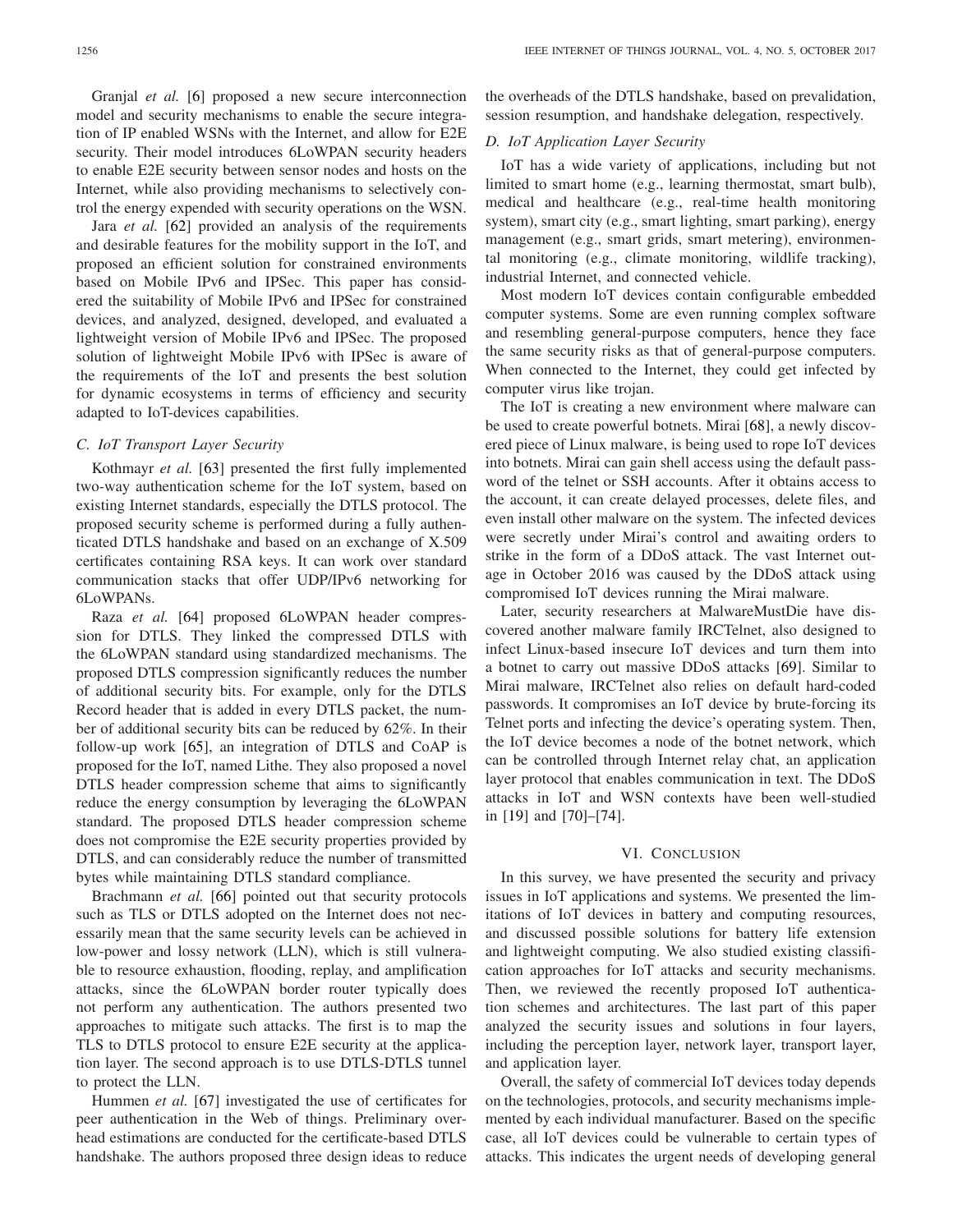security policy and standards for IoT products. IoT manufacturing industry has to work closely with the supervisory agencies, such as FSA and DHS, and the standardization organizations to tackle newly emerged threats as well as to develop strong and robust security standards for IoT devices and systems.

#### **REFERENCES**

- [1] IoT Analytics. (2014). *Why the Internet of Things Is Called Internet of Things: Definition, History, Disambiguation*. [Online]. Available: https://iot-analytics*.*com/Internet-of-things-definition/
- [2] I. Saif, S. Peasley, and A. Perinkolam. (2015). *Safeguarding the Internet of Things: Being Secure, Vigilant, and Resilient in the Connected Age*. [Online]. Available: https://dupress.deloitte.com/ dup-us-en/deloitte-review/issue-17/Internet-of-things-data-security-andprivacy.html
- [3] M. Rouse. (2013). *IoT Security (Internet of Things Security)*. [Online]. Available: http://internetofthingsagenda.techtarget.com/ definition/IoT-security-Internet-of-Things-security
- [4] B. Lam and C. Larose. (2016). *How Did the Internet of Things Allow the Latest Attack on the Internet?* [Online]. Available: https://www.privacyandsecuritymatters.com/2016/10/howdid-the-Internet-of-things-allow-the-latest-attack-on-the-Internet/
- [5] Talkin Cloud. (2016). *IoT Past and Present: The History of IoT, and Where It's Headed Today*. [Online]. Available: http://talkincloud.com/cloud-computing/iot-past-and-present-historyiot-and-where-its-headed-today?page=2
- [6] J. Granjal, E. Monteiro, and J. S. Silva, "A secure interconnection model for IPv6 enabled wireless sensor networks," in *Proc. IFIP Wireless Days*, Venice, Italy, Oct. 2010, pp. 1–6.
- [7] S. Sicari, A. Rizzardi, L. Grieco, and A. Coen-Porisini, "Security, privacy and trust in Internet of Things: The road ahead," *Comput. Netw.*, vol. 76, pp. 146–164, Jan. 2015.
- [8] R. Roman, J. Zhou, and J. Lopez, "On the features and challenges of security and privacy in distributed Internet of Things," *Comput. Netw.*, vol. 57, no. 10, pp. 2266–2279, 2013.
- W. Trappe, R. Howard, and R. S. Moore, "Low-energy security: Limits and opportunities in the Internet of Things," *IEEE Security Privacy*, vol. 13, no. 1, pp. 14–21, Jan./Feb. 2015.
- [10] H. Shafagh, A. Hithnawi, A. Droescher, S. Duquennoy, and W. Hu, "Poster: Towards encrypted query processing for the Internet of Things," in *Proc. 21st Annu. Int. Conf. Mobile Comput. Netw. (MobiCom)*, Paris, France, 2015, pp. 251–253.
- [11] R. Kotamsetty and M. Govindarasu, "Adaptive latency-aware query processing on encrypted data for the Internet of Things," in *Proc. 25th Int. Conf. Comput. Commun. Netw. (ICCCN)*, Aug. 2016, pp. 1–7.
- [12] S. A. Salami, J. Baek, K. Salah, and E. Damiani, "Lightweight encryption for smart home," in *Proc. 11th Int. Conf. Availability Reliability Security (ARES)*, Salzburg, Austria, Aug. 2016, pp. 382–388.
- [13] I. Andrea, C. Chrysostomou, and G. Hadjichristofi, "Internet of Things: Security vulnerabilities and challenges," in *Proc. IEEE Symp. Comput. Commun. (ISCC)*, Larnaca, Cyprus, Jul. 2015, pp. 180–187.
- [14] E. Ronen and A. Shamir, "Extended functionality attacks on IoT devices: The case of smart lights," in *Proc. IEEE Eur. Symp. Security Privacy (EuroS P)*, Saarbrücken, Germany, Mar. 2016, pp. 3–12.
- [15] O. Salman, S. Abdallah, I. H. Elhajj, A. Chehab, and A. Kayssi, "Identity-based authentication scheme for the Internet of Things," in *Proc. IEEE Symp. Comput. Commun. (ISCC)*, Messina, Italy, Jun. 2016, pp. 1109–1111.
- [16] P. Porambage, C. Schmitt, P. Kumar, A. Gurtov, and M. Ylianttila, "Pauthkey: A pervasive authentication protocol and key establishment scheme for wireless sensor networks in distributed IoT applications," in *Int. J. Distrib. Sensor Netw.*, vol. 10, Jul. 2014, Art. no. 357430.
- [17] G. Ho *et al.*, "Smart locks: Lessons for securing commodity Internet of Things devices," in *Proc. 11th ACM Asia Conf. Comput. Commun. Security (ASIA CCS)*, Xi'an, China, 2016, pp. 461–472.
- [18] Y. Sharaf-Dabbagh and W. Saad, "On the authentication of devices in the Internet of Things," in *Proc. IEEE 17th Int. Symp. World Wireless Mobile Multimedia Netw. (WoWMoM)*, Coimbra, Portugal, Jun. 2016, pp. 1–3.
- [19] C. Zhang and R. Green, "Communication security in Internet of Thing: Preventive measure and avoid DDoS attack over IoT network," in *Proc. 18th Symp. Commun. Netw. (CNS)*, San Diego, CA, USA, 2015, pp. 8–15.
- [20] I. Bouij-Pasquier, A. A. Ouahman, A. A. E. Kalam, and M. O. de Montfort, "Smartorbac security and privacy in the Internet of Things," in *Proc. IEEE/ACS 12th Int. Conf. Comput. Syst. Appl. (AICCSA)*, Marrakesh, Morocco, Nov. 2015, pp. 1–8.
- [21] G. L. dos Santos, V. T. Guimaraes, G. da Cunha Rodrigues, L. Z. Granville, and L. M. R. Tarouco, "A DTLS-based security architecture for the Internet of Things," in *Proc. IEEE Symp. Comput. Commun. (ISCC)*, Larnaca, Cyprus, Jul. 2015, pp. 809–815.
- [22] S. Jebri, M. Abid, and A. Bouallegue, "An efficient scheme for anonymous communication in IoT," in *Proc. 11th Int. Conf. Inf. Assurance Security (IAS)*, Marrakesh, Morocco, Dec. 2015, pp. 7–12.
- [23] K. Yoshigoe, W. Dai, M. Abramson, and A. Jacobs, "Overcoming invasion of privacy in smart home environment with synthetic packet injection," in *Proc. TRON Symp. (TRONSHOW)*, Tokyo, Japan, Dec. 2015, pp. 1–7.
- [24] L. Seitz, G. Selander, and C. Gehrmann, "Authorization framework for the Internet-of-Things," in *Proc. IEEE 14th Int. Symp. World Wireless Mobile Multimedia Netw. (WoWMoM)*, Madrid, Spain, Jun. 2013, pp. 1–6.
- [25] M. Vučinić et al., "OSCAR: Object security architecture for the Internet of Things," in *Proc. IEEE Int. Symp. World Wireless Mobile Multimedia Netw.*, Jun. 2014, pp. 1–10.
- [26] S. Cirani, M. Picone, P. Gonizzi, L. Veltri, and G. Ferrari, "IoT-OAS: An OAuth-based authorization service architecture for secure services in IoT scenarios," *IEEE Sensors J.*, vol. 15, no. 2, pp. 1224–1234, Feb. 2015.
- [27] Q. Jing, A. V. Vasilakos, J. Wan, J. Lu, and D. Qiu, "Security of the Internet of Things: Perspectives and challenges," *Wireless Netw.*, vol. 20, no. 8, pp. 2481–2501, 2014.
- [28] J. Chen, S. Kher, and A. Somani, "Distributed fault detection of wireless sensor networks," in *Proc. Workshop Dependability Issues Wireless Ad Hoc Netw. Sensor Netw. (DIWANS)*, 2006, pp. 65–72.
- [29] A. P. R. da Silva et al., "Decentralized intrusion detection in wireless sensor networks," in *Proc. 1st ACM Int. Workshop Qual. Service Amp Security Wireless Mobile Netw. (Q2SWinet)*, Montreal, QC, Canada, 2005, pp. 16–23.
- [30] Y. Wang, X. Wang, B. Xie, D. Wang, and D. P. Agrawal, "Intrusion detection in homogeneous and heterogeneous wireless sensor networks," *IEEE Trans. Mobile Comput.*, vol. 7, no. 6, pp. 698–711, Jun. 2008.
- [31] G. Gaubatz, J.-P. Kaps, E. Ozturk, and B. Sunar, "State of the art in ultra-low power public key cryptography for wireless sensor networks," in *Proc. 3rd IEEE Int. Conf. Pervasive Comput. Commun. Workshops*, Mar. 2005, pp. 146–150.
- [32] S. C.-H. Huang and D.-Z. Du, "New constructions on broadcast encryption key pre-distribution schemes," in *Proc. IEEE 24th Annu. Joint Conf. Comput. Commun. Soc.*, vol. 1. Miami, FL, USA, Mar. 2005, pp. 515–523.
- [33] H. Chan, A. Perrig, and D. Song, "Random key predistribution schemes for sensor networks," in *Proc. Symp. Security Privacy*, Berkeley, CA, USA, May 2003, pp. 197–213.
- [34] F. M. Al-Turjman, A. E. Al-Fagih, W. M. Alsalih, and H. S. Hassanein, "A delay-tolerant framework for integrated RSNs in IoT," *Comput. Commun.*, vol. 36, no. 9, pp. 998–1010, 2013.
- [35] H. Liu, M. Bolic, A. Nayak, and I. Stojmenovic, "Taxonomy and challenges of the integration of RFID and wireless sensor networks," *IEEE Netw.*, vol. 22, no. 6, pp. 26–35, Nov./Dec. 2008.
- [36] H. Chan and A. Perrig, "PIKE: Peer intermediaries for key establishment in sensor networks," in *Proc. IEEE 24th Annu. Joint Conf. Comput. Commun. Soc.*, vol. 1. Miami, FL, USA, Mar. 2005, pp. 524–535.
- [37] L. Eschenauer and V. D. Gligor, "A key-management scheme for distributed sensor networks," in *Proc. 9th ACM Conf. Comput. Commun. Security (CCS)*, Washington, DC, USA, 2002, pp. 41–47.
- [38] H. Corrigan-Gibbs and B. Ford, "Dissent: Accountable anonymous group messaging," in *Proc. ACM CCS*, Chicago, IL, USA, 2010, pp. 340–350.
- [39] D. I. Wolinsky, H. Corrigan-Gibbs, B. Ford, and A. Johnson, "Dissent in numbers: Making strong anonymity scale," in *Proc. USENIX OSDI*, 2012, pp. 179–192.
- [40] H. Corrigan-Gibbs, D. I. Wolinsky, and B. Ford, "Proactively accountable anonymous messaging in verdict," in *Proc. USENIX Security*, Washington, DC, USA, 2013, pp. 147–162.
- [41] H. Corrigan-Gibbs, D. Boneh, and D. Mazières, "Riposte: An anonymous messaging system handling millions of users," in *Proc. IEEE S P*, San Jose, CA, USA, 2015, pp. 321–338.
- [42] X. Zhao, L. Li, G. Xue, and G. Silva, "Efficient anonymous message submission," in *Proc. IEEE INFOCOM*, Orlando, FL, USA, Mar. 2012, pp. 2228–2236.
- [43] Y. Yao, L. T. Yang, and N. N. Xiong, "Anonymity-based privacypreserving data reporting for participatory sensing," *IEEE Internet Things J.*, vol. 2, no. 5, pp. 381–390, Oct. 2015.
- [44] D. Halperin et al., "Pacemakers and implantable cardiac defibrillators: Software radio attacks and zero-power defenses," in *Proc. IEEE S&P*, Oakland, CA, USA, 2008, pp. 129–142.